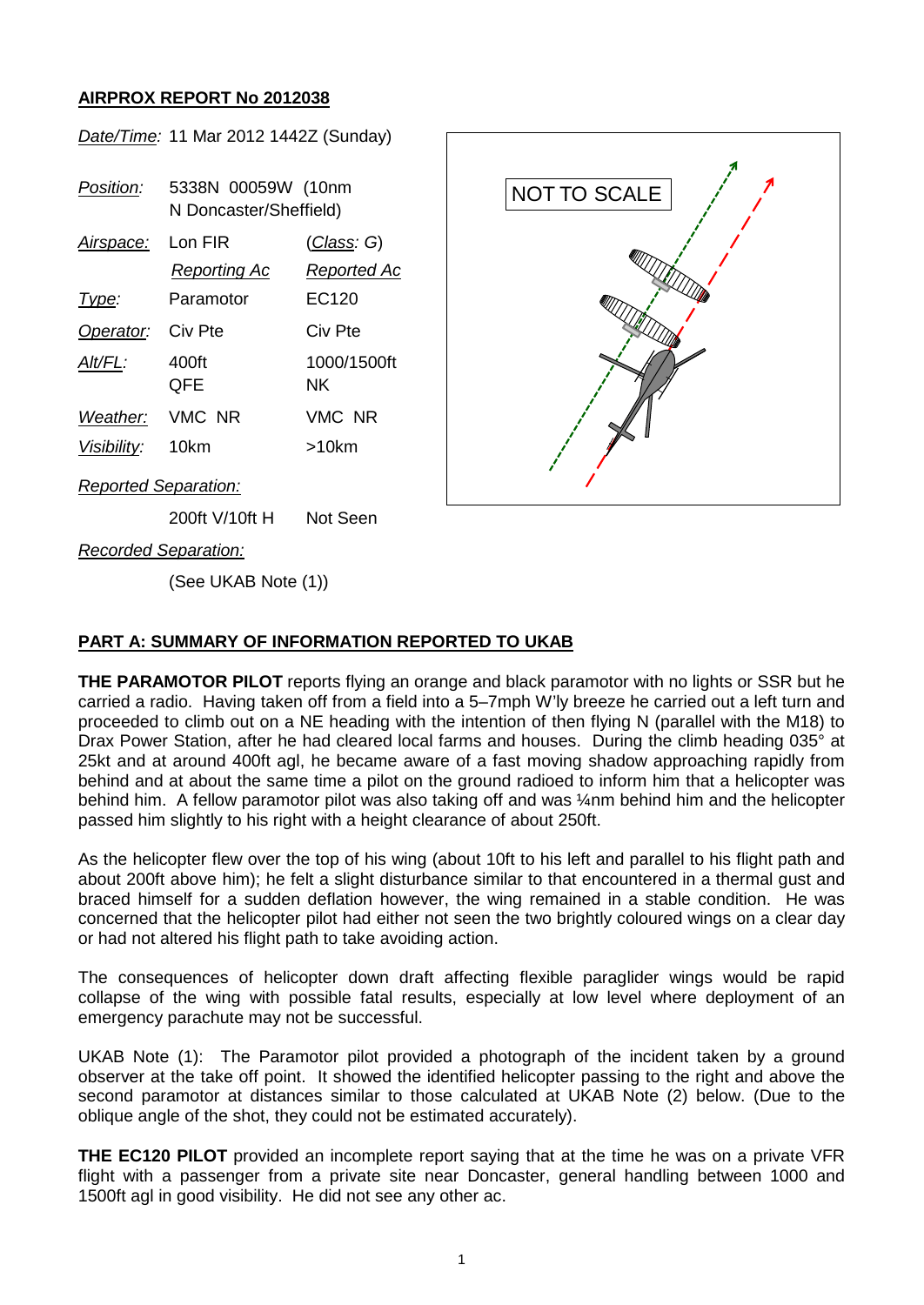UKAB Note (2): The recording of the Claxby radar showed the EC120 throughout. It was positively identified from its Mode S (enhanced) data. During the period the ac tracked 033°, passing 0.32nm (~600m) to the E of the reported position at 1444:38. The position of the incident reported by the paramotor was to 2 decimal places, probably from a GPS and therefore probably accurate; at the time the helicopter was indicating FL002 (Mode C), the Doncaster QNH was 1036hPa and the terrain at the incident position is about 10ft; therefore the EC120 was at 880ft agl. If the Paramotor(s) was/were, as reported at 400ft there would have been about 480ft vertical separation.

**ATSI** reports that this Airprox was believed to have occurred at 1441:51, about 10nm N of Doncaster Airport in Class G airspace, between a Eurocopter EC120B (EC120) and a Paramotor. The position of the reported Airprox is below the Doncaster Control Area, CTA-5, which has a base alt of 2000ft.

The EC120 was operating VFR from a private site at Edenthorpe 5.6nm NW of Doncaster Airport and the paramotor was operating on a VFR training flight from Wormley Hill, a private site 10nm N of Doncaster Airport.

CAA ATSI had access to the RTF recording, NATS Area Radar recordings and the pilots' written reports. The Doncaster weather was:

METAR EGCN 111420Z 31010KT CAVOK 18/09 Q1036=

At 1441:40 the EC120 helicopter contacted Doncaster Radar and reported leaving CAS from Edenthorpe and heading N; the controller gave the Doncaster QNH 1036, issued a squawk 6160 and agreed to provide a BS outside controlled airspace.

At 1441:57, radar recording first showed the EC120, 5.6nm NW of Doncaster airport, tracking N, indicating minus FL002 (converts to an altitude of 420ft with QNH 1036 and 1mb equal to 27ft). At 1443:50, the EC120 crossed the boundary of CAS, the controller advised the pilot about a gliding site N of the zone and active up to 4500ft and the pilot reported going as far as the M62 before routeing back.

The Paramotor pilot's report indicated that after departing from the field at Wormley Hill, he climbed on a NE'ly heading to a height of 400ft agl. (The elevation of Wormley Hill is approximately 15ft). The Paramotor pilot reported that he became aware of a helicopter approaching from behind and around 200ft above.

At 1444:51, radar recording showed the EC120, passing the approximate position of the reported Airprox, indicating FL002 (820ft). Neither, the NATS area radar recording, nor the Doncaster radar recording showed any other ac in the immediate vicinity.

The EC120 then routed N calling for rejoin at 1451:56 via the Thorpe Marsh power station and reported it to be the last flight of the day. The EC120 pilot did not mention the Paramotor or any other aircraft in his close proximity.

ATC were not aware of the Airprox and no report was received from Doncaster ATC.

The Airprox occurred when the Paramotor and EC120 helicopter came into close proximity within Class G airspace. The Paramotor was not shown on the Doncaster radar display and the Doncaster controller would have been unable to pass any warning to the EC120 helicopter in receipt of a BS.